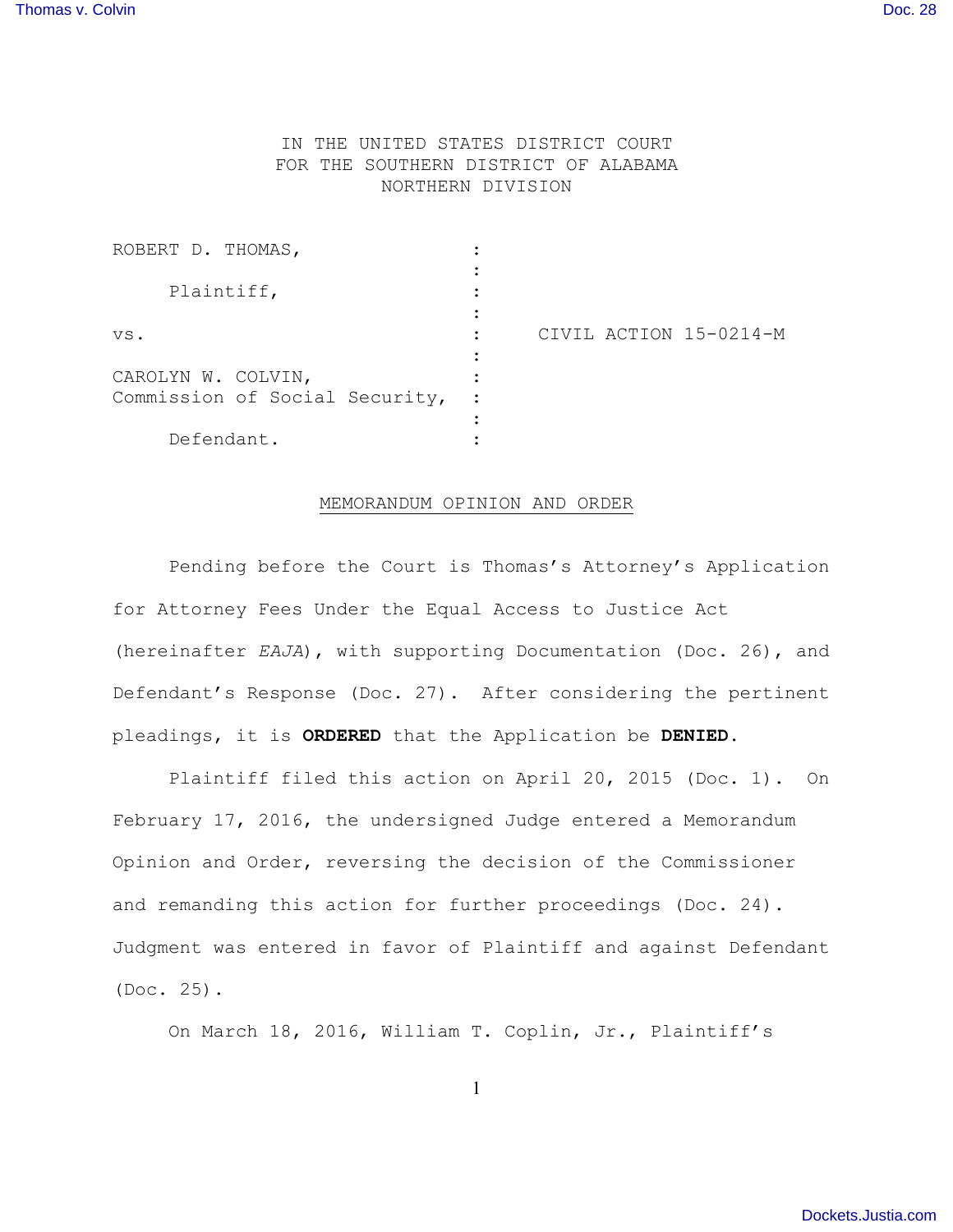Attorney, filed an EAJA Fee Application requesting a fee of \$1,999.41, computed at an hourly rate of \$189.40 for 10.15 hours spent in this Court (Doc. 26). Defendant, in her Response filed on April 1, 2016, stated her objection to the Motion, arguing that the Government's litigation position on the issues raised in this Court was substantially justified (Doc. 27).

The EAJA requires a court to

award to a prevailing party . . . fees and other expenses . . . incurred by that party in any civil action . . . including proceedings for judicial review of Agency action, brought by or against the United States . . . unless the court finds that the position of the United States was substantially justified or that special circumstances make an award unjust.

28 U.S.C. § 2412(d)(1)(A). EAJA requires a prevailing party to file an application for attorney's fees within thirty days of final judgment in the action. 28 U.S.C. § 2412(d)(1)(B). The court's judgment becomes final sixty days—the time an appeal may be taken pursuant to Fed.R.App.P. Rule 4(a)—after it is entered. *See Shalala v. Schaefer*, 509 U.S. 292 (1993).

 Three statutory conditions must be satisfied before EAJA fees may be awarded. *See Myers v. Sullivan*, 916 F.2d 659, 666  $(11<sup>th</sup> Cir. 1990)$ . First, the claimant must file a fee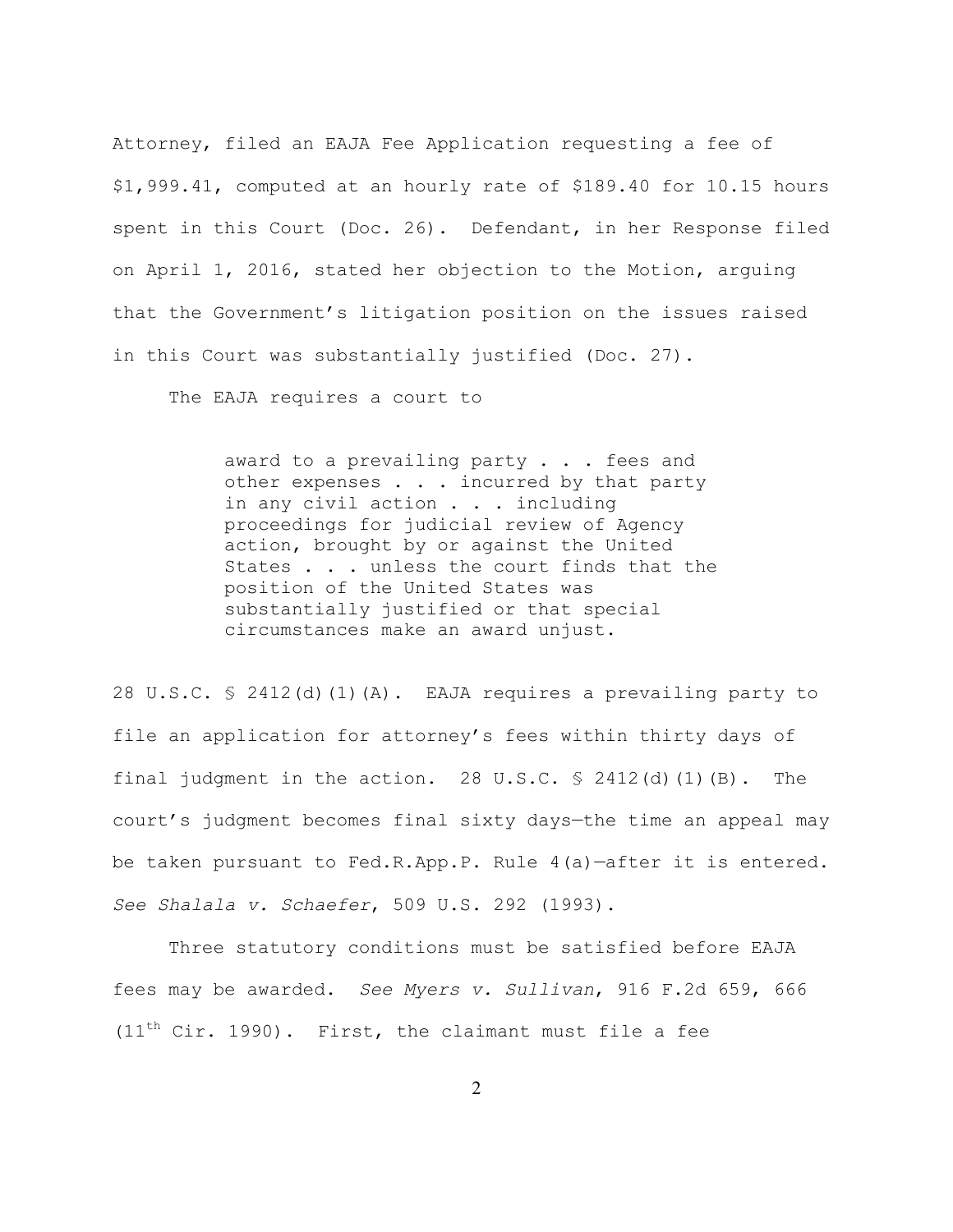application within the thirty-day period following the entry of final judgment. Second, the claimant must be a prevailing party. Third, the Government's position must not be substantially justified.

With regard to this last condition, the Government must fail "to establish that its positions were 'substantially justified' or that there exist 'special circumstances' which countenance against the awarding of fees." *Myers*, 916 F.2d at 666 (interpreting and referring to 28 U.S.C. § 2412(d)(1)(A)). That means that the Government must show that there was a "reasonable basis both in law and fact" for the positions it took. *Myers*, 916 F.2d at 666 (citations omitted). The Court notes that "[a]n examination of whether the government's position was substantially justified encompasses an evaluation of both the agency's preligitation conduct and the subsequent litigation positions of the Justice Department. . . . Unless the government can establish that all of its positions were substantially justified, the claimant is entitled to receive attorney's fees." *Myers*, 916 F.2d at 666 n.5 (citations omitted). Though Defendant bears the burden of showing that its position was substantially justified, "[t]he fact that the government lost its case does not raise a presumption that the

3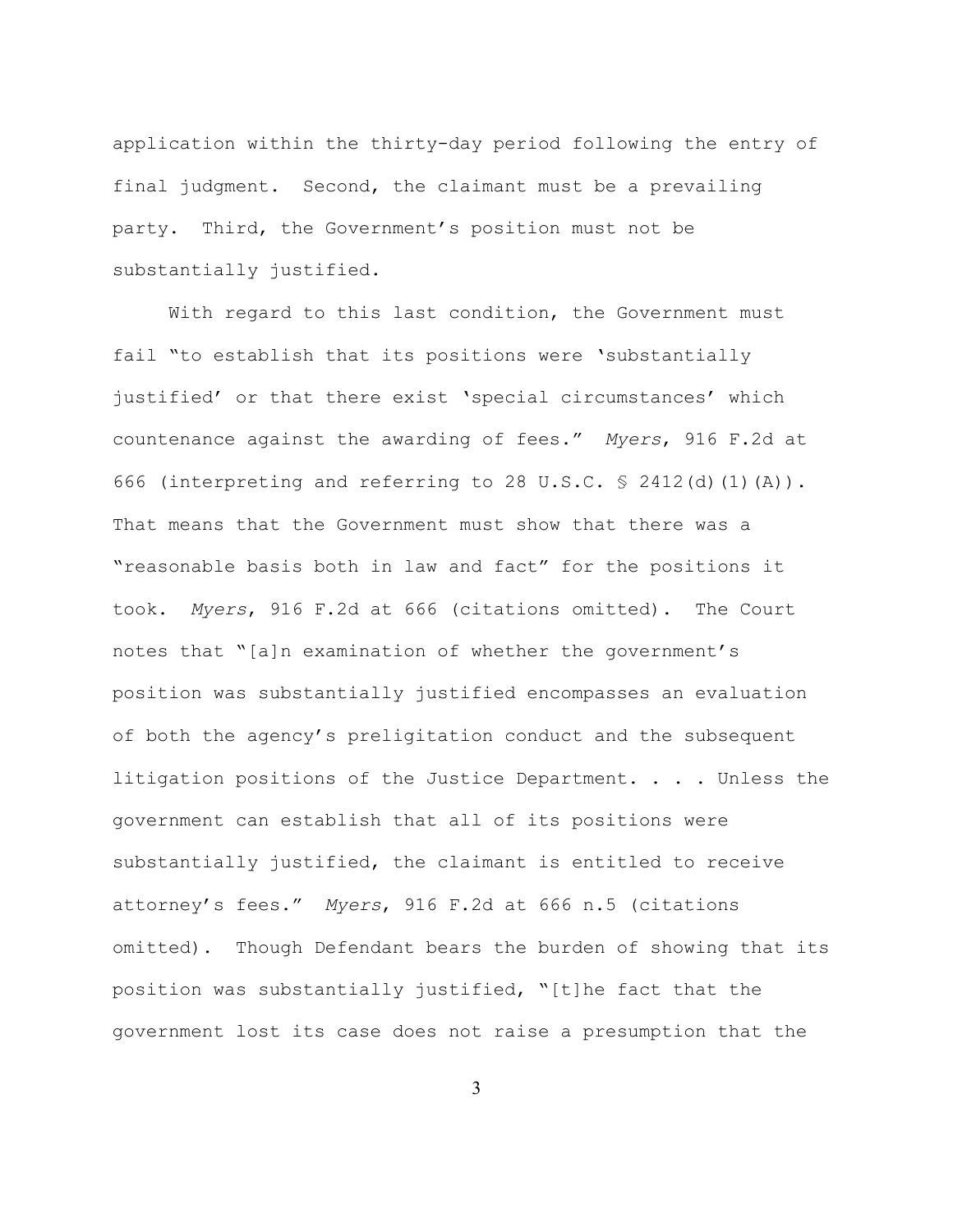government's position was not substantially justified." *Ashburn v. United States, 740 F.2d 843, 850 (11<sup>th</sup> Cir. 1984).* 

 Defendant, in her response, apparently concedes that Thomas has satisfied the first two requirements of the analysis for awarding an EAJA fee by posing no objections (Doc. 27). The Government does argue, however, that there was a reasonable basis in law and fact for the Commissioner's position and, on that basis, that the application should be denied.

 In the Memorandum Opinion and Order, dated February 17, 2016, in which the Court reversed and remanded this action for further administrative review, the Court found as follows:

> The Appeals Council is not required "to give a detailed rationale for why each piece of new evidence submitted to it does not change the ALJ's decision." *Mitchell v. Commissioner of Social Security Administration*, 771 F.3d 780, 784 (11th Cir. 2014). However, the Council is required "to apply the correct legal standards in performing its duties." *Id.*

> The Court finds that there is nothing in the Appeals Council's denial to indicate that it properly considered whether the newly-submitted evidence met the requirements of Listing 12.05C. As the Council has not provided reasoning sufficient for this Court to determine that it conducted proper legal analysis under *Mitchell*, the Appeals Council decision must be reversed. *Cornelius v. Sullivan*, 936 F.2d 1143, 1145-46 (11<sup>th</sup> Cir. 1991) ("The Secretary's failure to apply the correct law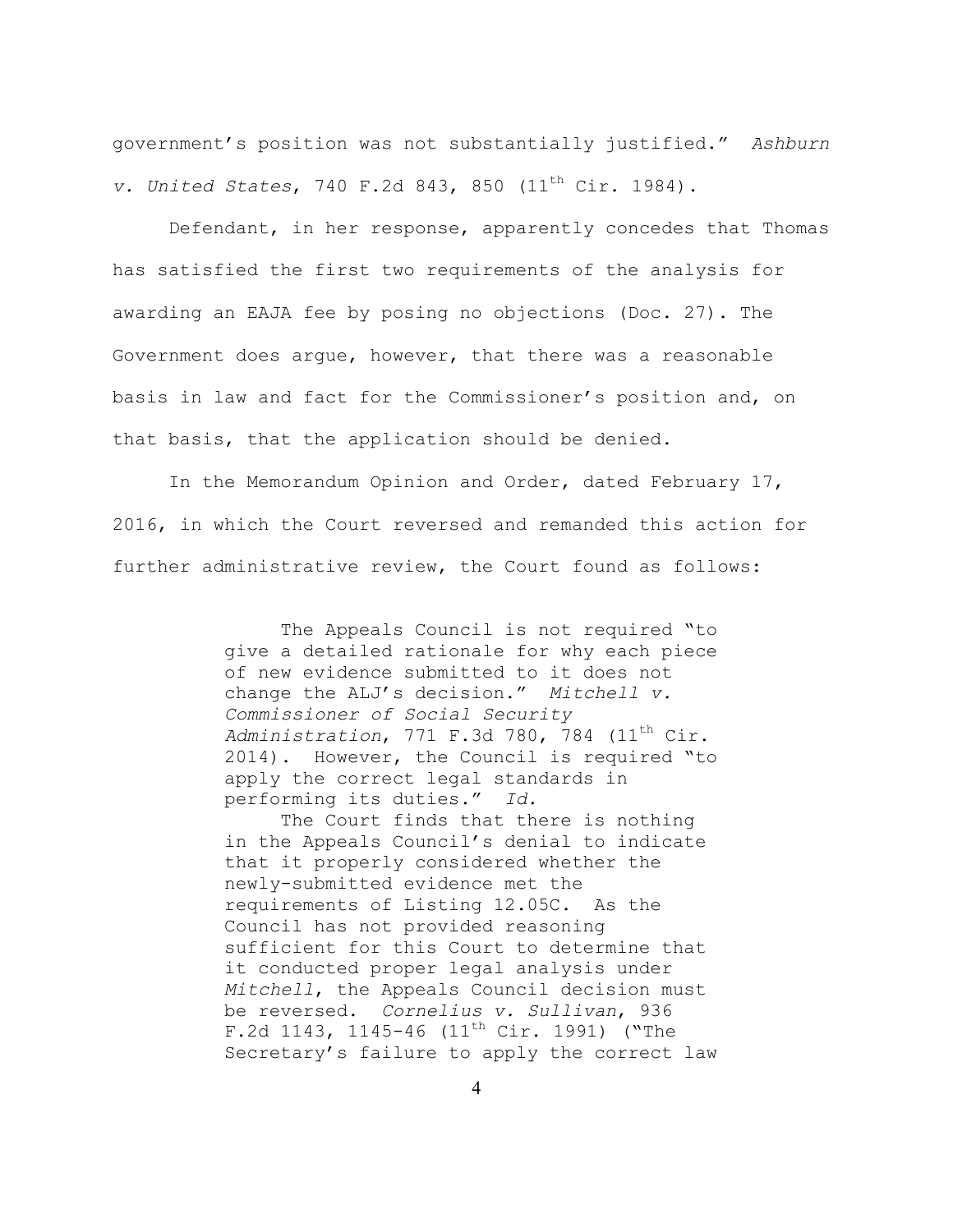or to provide the reviewing court with sufficient reasoning for determining that the proper legal analysis has been conducted mandates reversal").

## (Doc. 24.p. 18).

 Defendant has strenuously objected to this language, arguing that the Court conflated "two kinds of procedurally distinct cases: cases in which the Appeals Council denies review, on one hand, and cases where the Appeals Council grants review and issues a decision, on the other" (Tr. 27, p. 3). The Government goes on to point out that, in this action, the Appeals Council denied review, so it was unnecessary for it to explain its reasoning (Tr. 27, p. 4). The Court acknowledges that *Mitchell* fully supports that argument.

 However, the language used by the Court, quoted above, came from an unpublished Eleventh Circuit opinion, *Hethcox v. Commission of Social Security*, No. 15-11638 (11<sup>th</sup> Cir. December 16, 2015). *Hethcox* was an action filed in this Court, brought by a claimant<sup>1</sup> challenging the administrative decision to deny disability benefits; one of the claims raised in that action was that the Appeals Council had failed to properly considered new

 $\begin{array}{c|c}\n\hline\n\text{1}\n\end{array}$ <sup>1</sup>The Court notes that the attorney representing Hethcox, coincidentally, was William T. Coplin, Jr., the same attorney seeking EAJA fees in this Motion.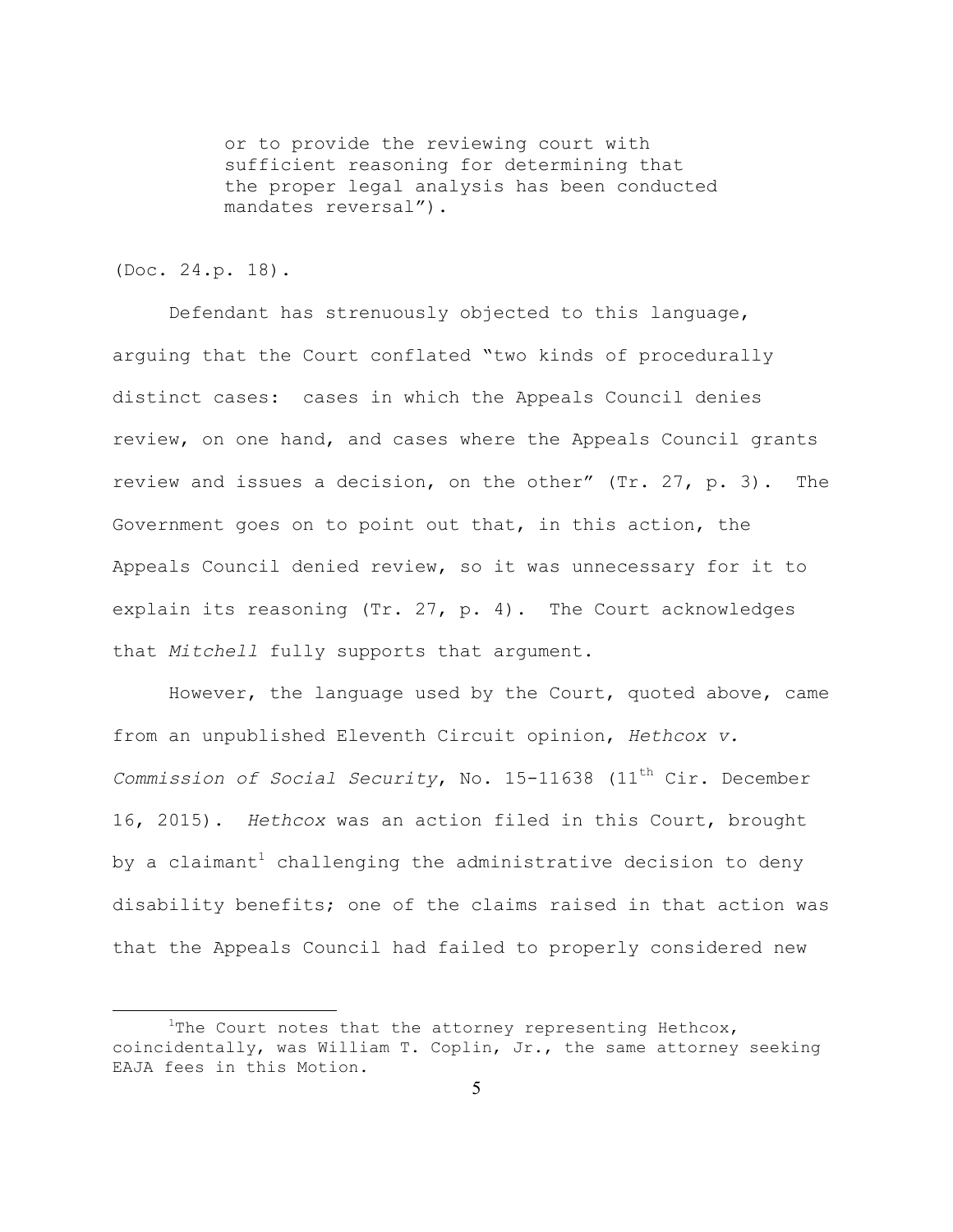evidence, including educational records and an IQ test on which the claimant had a Full Scale IQ score of 67. *Hethcox v. Colvin*, 14-0274-M (S.D. Ala. February 9, 2015). The undersigned found no merit in Plaintiff's claim. However, the Eleventh Circuit Court of Appeals determined that the Appeals Council had not properly considered the new evidence and reversed this Court's decision. *Hethcox v. Commission of Social Security*, No. 15-11638 (11<sup>th</sup> Cir. December 16, 2015).

 In this action, *Thomas*, the Court found the facts regarding the claim that the Appeals Council had not properly considered newly-submitted evidence quite similar to the facts of *Hethcox*. In both actions, the Appeals Council had denied review of the evidence that included IQ scores indicating the possibility of a finding of disability under Listing 12.05C. Though the Court found no merit in the claim in *Hethcox*, the Appellate Court's reversal focused this Court's attention to the proper analysis for such a claim. $2$  In this action, the Court relied on-and applied—the Eleventh Circuit *Hethcox* analysis, finding for Taylor.

 $\frac{1}{2}$  $10^{2}$ The undersigned acknowledges that this Court did not use the appropriate analysis in *Hethcox* in that it included a "good cause" component, a requirement that comes under consideration when the new evidence is first submitted to the Court, as opposed to the Appeals Council.